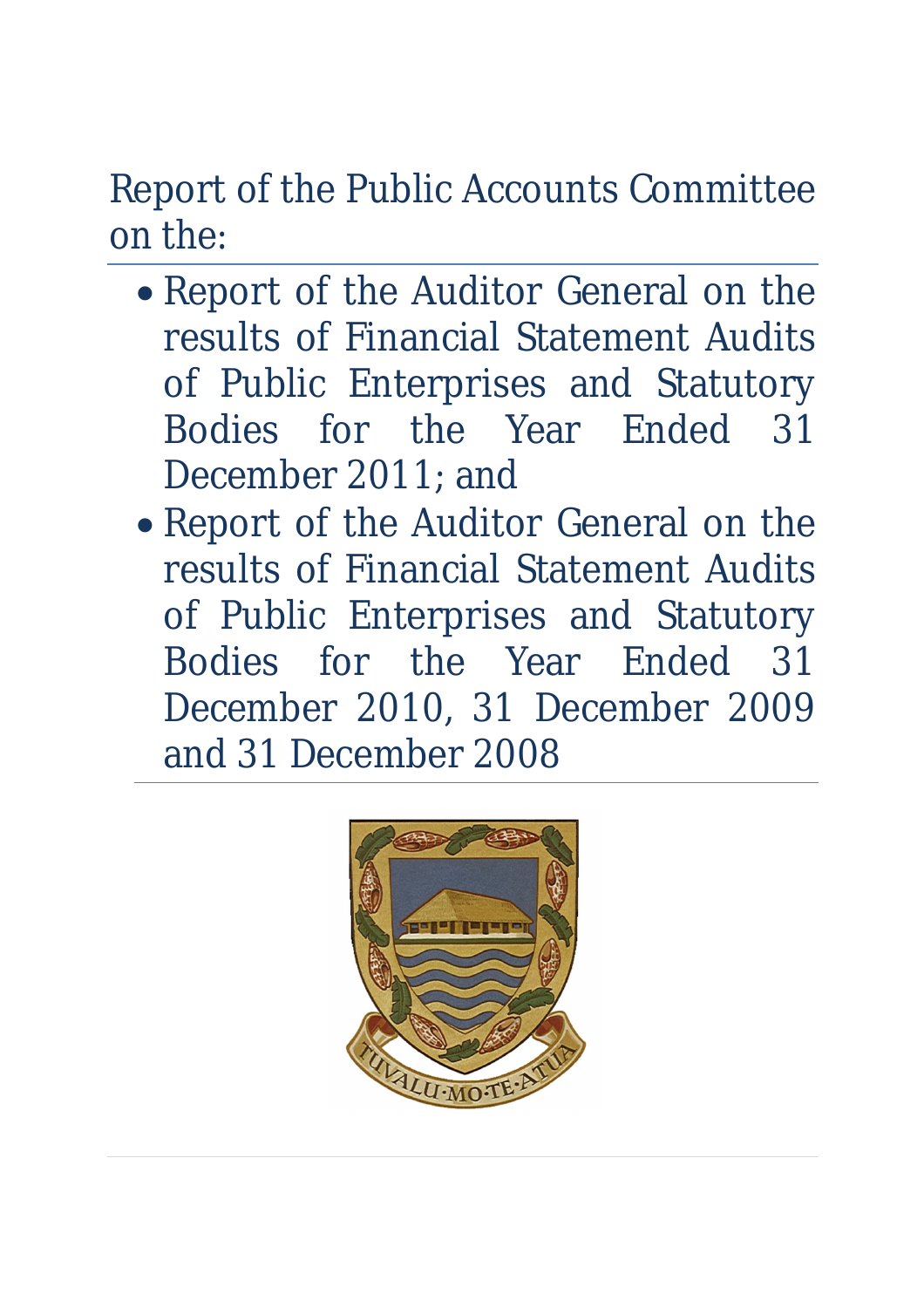#### **TUVALU PARLIAMENT**



**Public Accounts Committee** Office of the Parliament

Vaiaku, Funafuti TUVALU

August 2013

Honourable Speaker of Parliament Office of the Speaker of Parliament via Clark to Parliament Parliament of Tuvalu Vajaku

Dear Sir.

Report of the Public Accounts Committee on the:

Report of the Auditor General on the results of Financial Statement Audits of  $\bullet$ Public Enterprises and Statutory Bodies for the Year Ended 31 December 2011, 31 December 2010, 31 December 2009 and 31 December 2008

The report on the findings and recommendations of the Public Accounts Committee arising from the consideration of the Report of the Auditor General on the results of Financial Statement Audits of Public Enterprises and Statutory Bodies for the Year Ended 31 December 2011, 31 December 2010, 31 December 2009 and 31 December 2008 has been completed.

We present the report to you as a paper for tabling as required under section 49(9) and section 51 of the Parliamentary Rules of Procedure.

Nineteen (19) bound copies of the report are provided herewith for distribution to all Honourable Members of Parliament.

Sincerely,

Monise Laa fai Chairman Public Accounts Committee

Namoliki Sualiki

Member Public Accounts Committee

Taukelina Finikaso Member Public Accounts Committee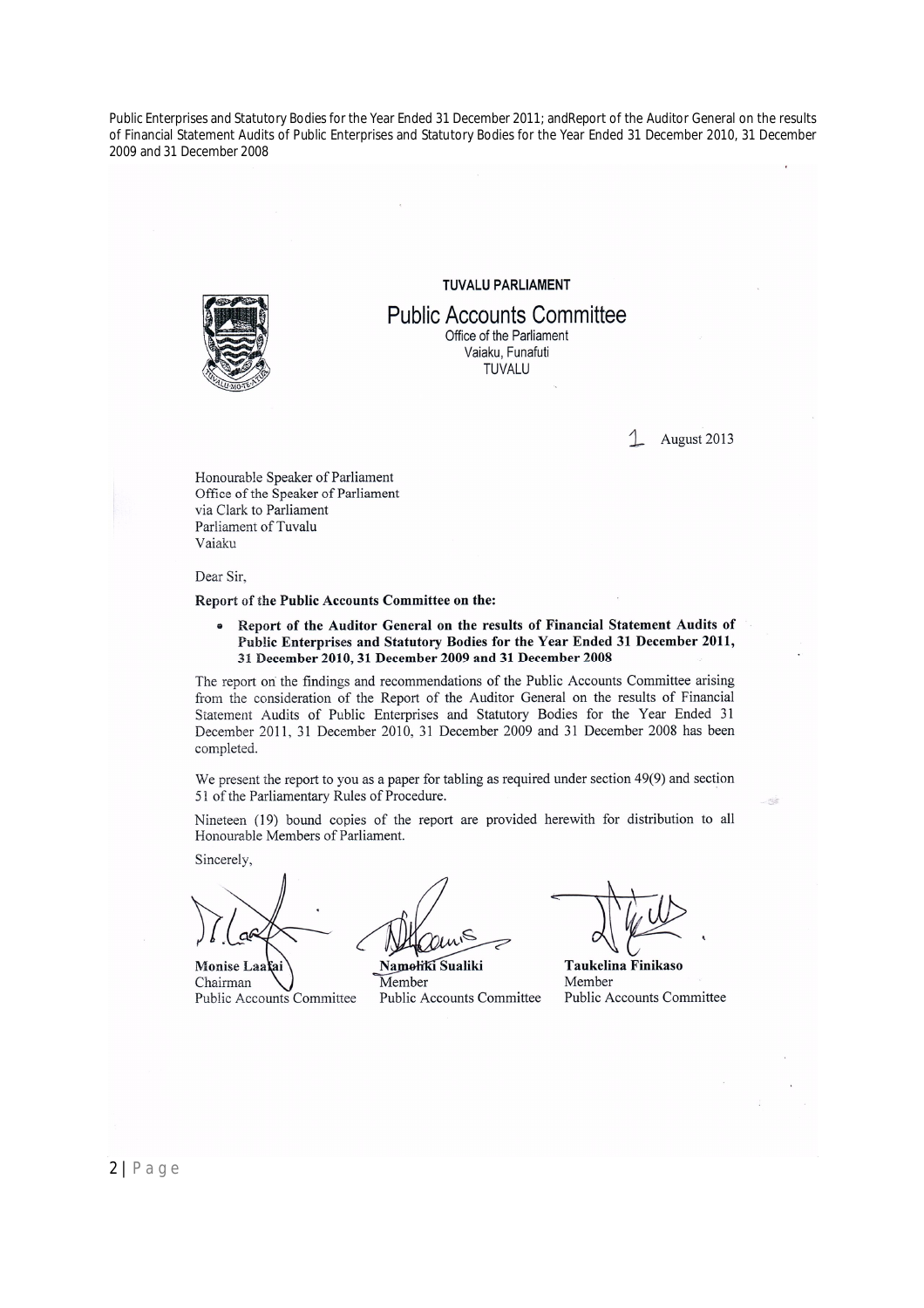# **Contents**

| 3.10 Public Enterprise Reform and Management Unit (PERMU) Strengthening and monitoring 7 |     |
|------------------------------------------------------------------------------------------|-----|
|                                                                                          |     |
|                                                                                          |     |
|                                                                                          |     |
|                                                                                          |     |
|                                                                                          |     |
|                                                                                          |     |
|                                                                                          |     |
|                                                                                          |     |
| 3.19 In kind donations                                                                   | .11 |
| 3.20 Tuvalu National Provident Fund (TNPF) Members Loan Scheme Regulations11             |     |
|                                                                                          |     |
|                                                                                          |     |
| 3.23 Lack of documented policies and procedures for financial institutions12             |     |
|                                                                                          |     |
|                                                                                          |     |
|                                                                                          |     |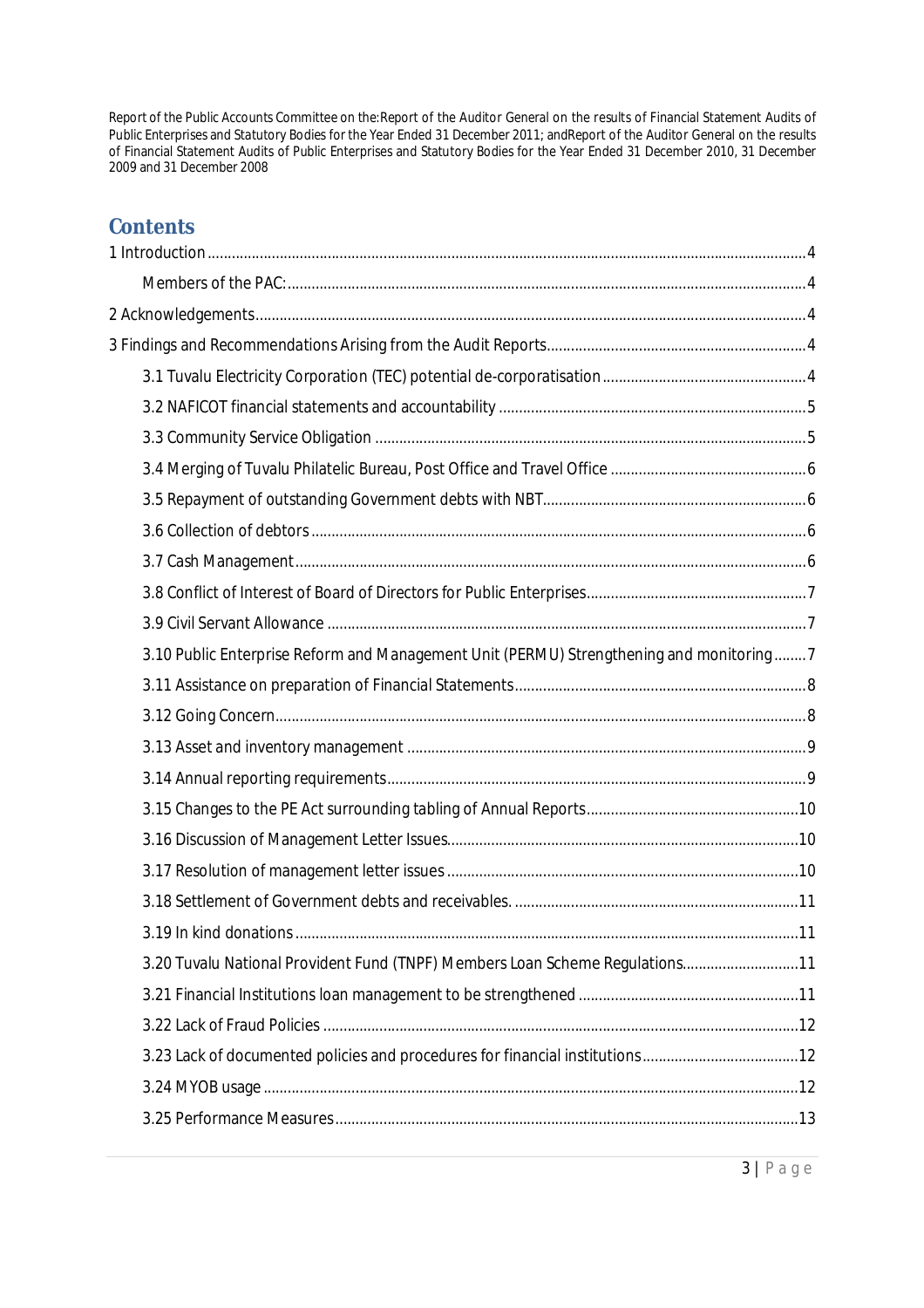## **1 Introduction**

This is the Public Accounts Committee's (PAC) report on the:

- Report of the Auditor General on the results of Financial Statement Audits of Public Enterprises and Statutory Bodies for the Year Ended 31 December 2011; and
- Report of the Auditor General on the results of Financial Statement Audits of Public Enterprises and Statutory Bodies for the Year Ended 31 December 2010, 31 December 2009 and 31 December 2008.

In accordance with rule 49(1)(d) of the Parliament Rules of Procedure, the Public Accounts Committee (PAC) will *consider any report of the Auditor-General on the accounts, finances and properties of any statutory body, commission or organization where a report on the examination and audit of accounts etc. is laid before Parliament.*

Under section 45 of the *Audit Act* and under section 49(4) of the Parliamentary rules of Procedure, the Auditor General's report is considered to have been tabled when received by the speaker to Parliament.

This report is dealing with the issues which are currently unresolved.

The PAC met during March/April/May 2013 to deliberate on the Audit reports and then held public hearings.

### **Members of the PAC:**

Chairman: Monise Laafai

Namoliki Neemia

Taukilina Finikaso

## **2 Acknowledgements**

We acknowledge the work of the Tuvalu Audit Office, the public enterprises and statutory bodies for the improvements which have been made. However, there are still considerable improvements to be made. Our recommendations for improvement are noted below.

## **3 Findings and Recommendations Arising from the Audit Reports**

### **3.1 Tuvalu Electricity Corporation (TEC) potential de-corporatisation**

 The *Tuvalu Electricity Corporation (Repeal) Act* was passed in Parliament in late 2011. This Act is removing TEC from the PE Act and is transferring management and ownership to the Government. This Act comes into effect on such date that the Minister may by notice appoint,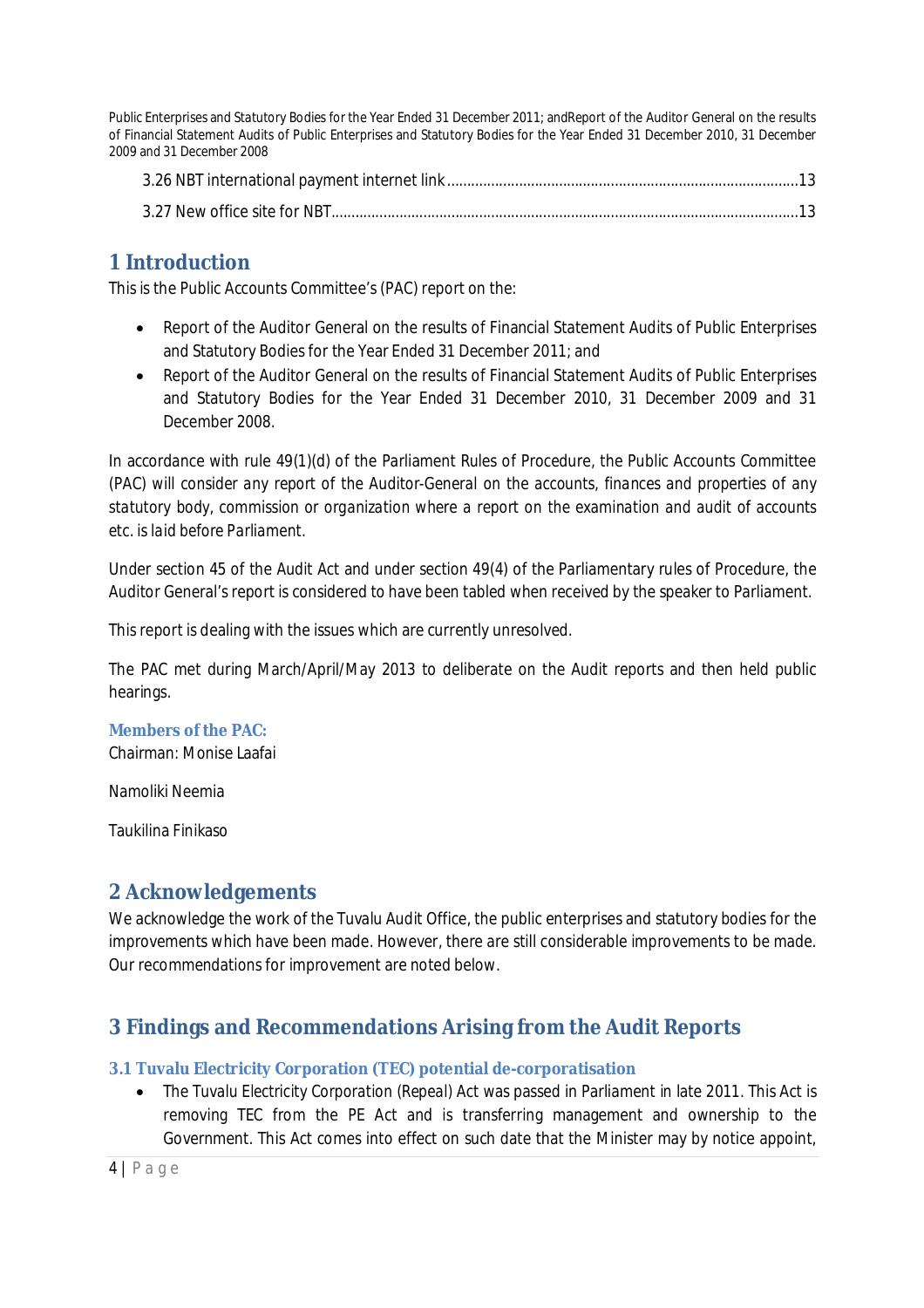which is yet to occur. This means that TEC continues as a Public Enterprise until the Minister gives notice.

• This is not an ideal position for the TEC, as if while they are striving to be a successful business they causes upset to the Minister, the Minister will de-corporatize TEC.

### *Recommendation 3.1*:

- a. That Government submits a clear report to Parliament in its next session providing the full details of why they have not implemented the Tuvalu Electricity Corporation (Repeal) Act which was passed under urgent procedures for Parliamentary bills.
- b. That if TEC was to continue operations as a Public Enterprise, then proper legal procedures for repealing TEC's de-corporatisation Act should be carried out immediately.

### **3.2 NAFICOT financial statements and accountability**

 No NAFICOT financial statements have been presented for audit since 1999. Without financial statements and annual reports, there is no accountability for the Public Enterprise.

### *Recommendation 3.2:*

a. PERMU and the Government continue to request and follow up with NAFICOT financial statements for the past 12 years. In the event that the NAFICOT refuse to submit financial statements, take action to wind them up in accordance with the Public Enterprises (Accountability and Performance) Act and the Companies Act.

### **3.3 Community Service Obligation**

- The PE Act requires that the principal objective of the public enterprises shall be to operate a successful business. If the public enterprises are either requested to perform a function which is unprofitable or are performing a function which they assess as unprofitable, than under the PE Act they should request compensation from the Government in the form of a formal Community Service Obligation (CSO).
- If the Government does not agree to fund the CSO, and there is no formal agreement, the public enterprise should then discontinue its unprofitable functions.
- There has been compensation paid during the 2011 for unprofitable operations of the public enterprises, however, there has been no formal CSOs signed. By making lump sum payments rather than entering into a CSO, the independence of the public enterprise is compromised, the cashflow forecasts are uncertain and the assessments of the profitability of the operations are impeded.

### *Recommendation 3.3:*

- a. That the process of applying for and receiving payments for CSOs in the PE Act is adhered to, and there is formal documentation of the CSO agreements.
- b. Public enterprises should discontinue unprofitable operations if they are not receiving compensation under a CSO.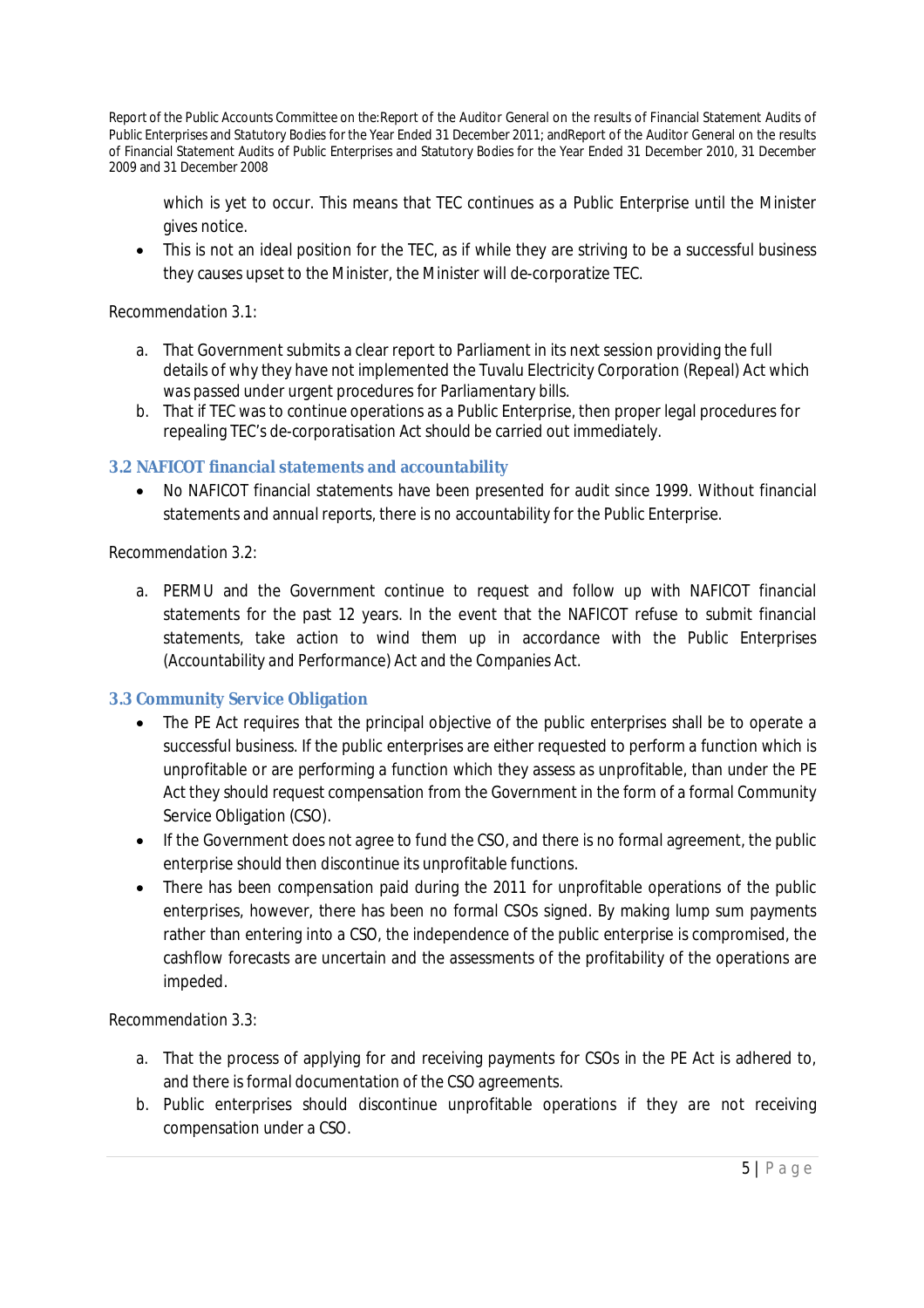c. Individual public enterprises should be more proactive in seeking CSOs, to ensure that their unprofitable operations are funded.

### **3.4** Merging of Tuvalu Philatelic Bureau, Post Office and Travel Office

 PAC noted that the merging of the Tuvalu Philatelic Bureau (TPB), Postal and Travel Offices under a new entity called Tuvalu Postal and Travel Limited (TMTL) has been formalised at the end of 2012, however, the three offices are still operating as normal and as separate entities.

### *Recommendation 3.4:*

a. That a clear strategy and transition for this merger should be developed. It should include the new organizational structure, new office building to house the three separate offices and other arrangements.

### **3.5** Repayment of outstanding Government debts with NBT

 PAC noted that Government still has not cleared its outstanding debts with the National Bank of Tuvalu (NBT) in relation to its suspense account, Tuvalu Media Corporation, Air Fiji and NAFICOT loans.

### *Recommendation 3.5:*

- a. That Government ensures that these outstanding debts are repaid in full in the near future.
- b. That Government liaise with NBT on a repayment schedule for its current debts

### **3.6 Collection of debtors**

- Apart from TPB and TTC, the provision for doubtful debt as percentage of total receivables for non financial entities is above 35%. This means that for every dollar owed to the public enterprise, it is likely they will collect 65 cents or less.
- Credit impairment as percentage of total receivable has great impact on cash flow and going concern.

### *Recommendation 3.6:*

Each public enterprise should:

- a. Make assessments about likelihood of customers making repayment and only offer credit if appropriate,
- b. Closely monitor receivables, discuss receivables every board meeting, send reminder notices, make follow up phone calls to their debtors
- c. Commence legal action against long term debtors using either the Attorney-General's Office or the People's lawyer

### **3.7 Cash Management**

- The Tuvalu Philatelic Bureau (TPB) and the Tuvalu Telecommunications Corporation (TTC) have had a negative cash position over the last four years.
- High amount of interest are being paid on their overdrafts.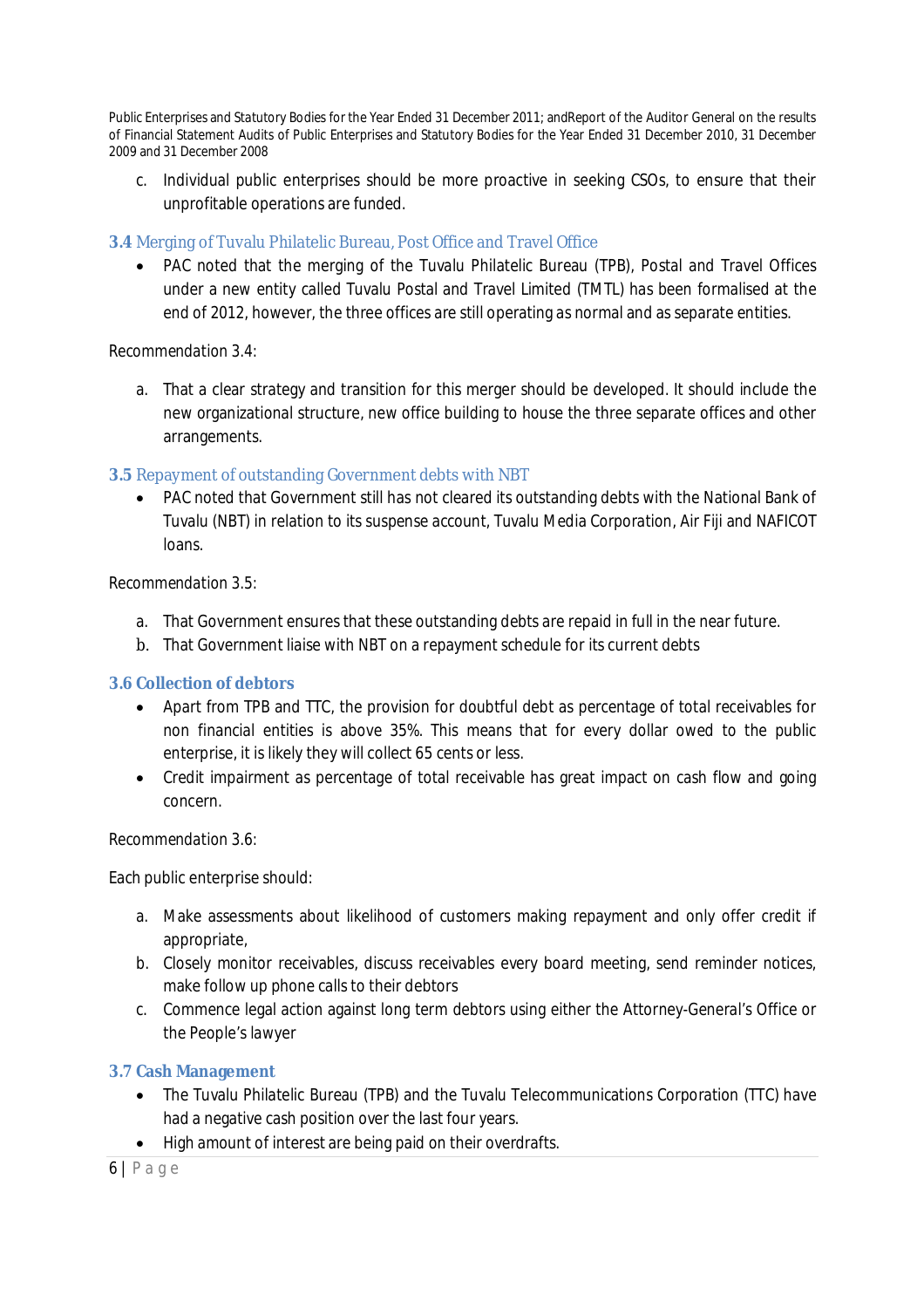Cash on hand closely relates to ability of entity to pay its debt when fall due.

### *Recommendation 3.7:*

- a. That TTC and TPB are recapitalised and other measures are taken to ensure that adequate working capital is present in each of the entities.
- b. Management take an active role in the management of working capital.
- c. A review of the pricing of goods and services, collection of debts owed, proper recording of receivables as well as management and forecasting for future outflows should be performed by the entities in an attempt to improve their cash position.
- d. Management of each of the entities with going concern issues implements change to ensure that they are able to continue as a going concern. This includes increasing the prices of their goods and services, discontinuing unprofitable goods and services, requesting formal Community Service Obligation payments from the Government for unprofitable segments which are required to be delivered and being more stringent with debtors (both collection and approval).

### **3.8 Conflict of Interest of Board of Directors for Public Enterprises**

• PAC noted that there have been cases of conflict of interest in the appointment of Board of Directors, in that the wife of a Cabinet Minister was appointed into the Board of the Development Bank of Tuvalu. The PAC understands that the appointment of all Public Enterprises Directors would be approved and endorsed by Cabinet.

### *Recommendation 3.8:*

a. That a clear policy for the appointment of Board Directors should be developed to avoid and discourage conflict of interests between executive Government and the Public Enterprises.

### **3.9 Civil Servant Allowance**

- The PE Act states that no payment should be made to directors who hold positions in public offices.
- PE has been paying directors allowances to Board members who are public officers.

### *Recommendation 3.9:*

- a. The respective directors to refund the allowances paid during the year to the PEs.
- b. Cease the payment of allowance to directors of PEs who hold public office including Members of Parliament, Public Servants or Constitutional Officers.

### **3.10 Public Enterprise Reform and Management Unit (PERMU) Strengthening and monitoring**

 The Public Enterprise Reform and Management Unit (PERMU) have not been actively following up public enterprises on their reporting requirements. There has been limited communication and planning performed by PERMU, nor is any record of follow up performed.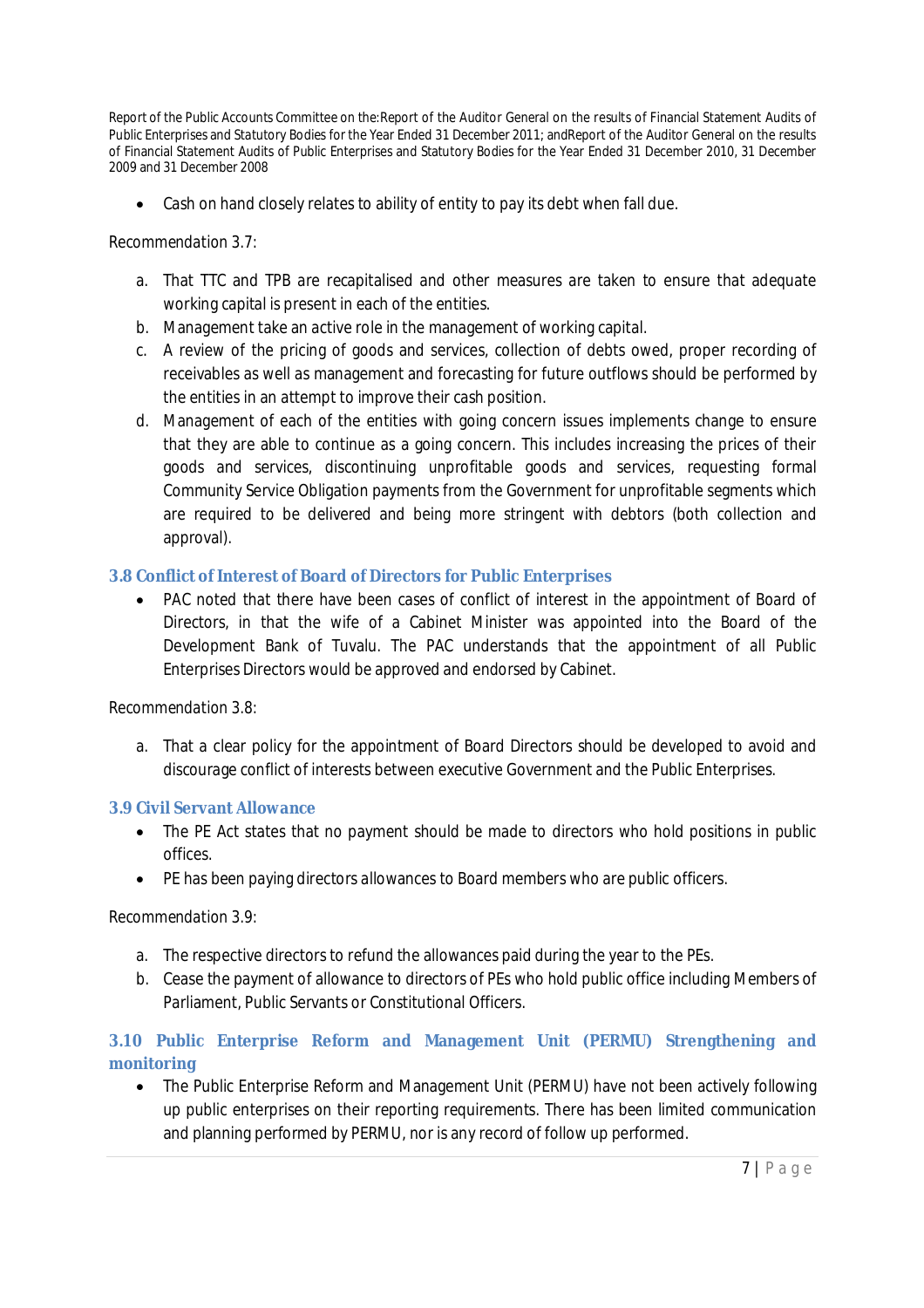*Recommendation* 3.10:

- a. That PERMU actively follow up public enterprises on their reporting requirements. This includes quarterly reporting, corporate plan reporting, annual accounts submission and also monitoring progress that is being made by the public enterprises on the management letter recommendations.
- b. Records of follow up of the public enterprises are kept by PERMU.

### **3.11 Assistance on preparation of Financial Statements**

- Considerable effort was required by the Tuvalu Audit Office in assisting the public enterprises in preparing financial statements which were in compliance with International Financial Reporting Standards (IFRS) as required by the PE Act.
- PERMU has a set of model accounts, however, they have not been updated and do not take into account all the requirements of IFRS.

### *Recommendation 3.11:*

- a. That the public enterprises work towards ensuring that their 2013 accounts are IFRS compliant and compliant with the required reporting format.
- b. The required reporting format is updated and re-issued to ensure the model accounts maintained by PERMU are in compliance with IFRS.
- c. When the reporting requirements are updated, training to communicate the new requirements should be run with the public enterprise accountants.

### **3.12 Going Concern**

- The ability of the public enterprises to operate in the future depends on their financial position. Continuing as a going concern means that you can pay your bills if and when they fall due.
- The Development Bank of Tuvalu, Tuvalu Electricity Corporation, Tuvalu Philatelic Bureau and Vaiaku Lagi Hotel are public enterprises who have a risk of not being able to continue as a going concern.
- There are different reasons for the uncertainty surrounding the ability of each of these public enterprises.

### Recommendation 3.12

- a. The management implement some form of change to ensure that they are able to continue as a going concern. This could include:
	- a. Increasing price of goods and services
	- b. Discontinuing unprofitable goods and services
	- c. Requesting formal community service obligation payment from the Government for unprofitable segment which require to be delivered and being more stringent with debtors (both collection and approval).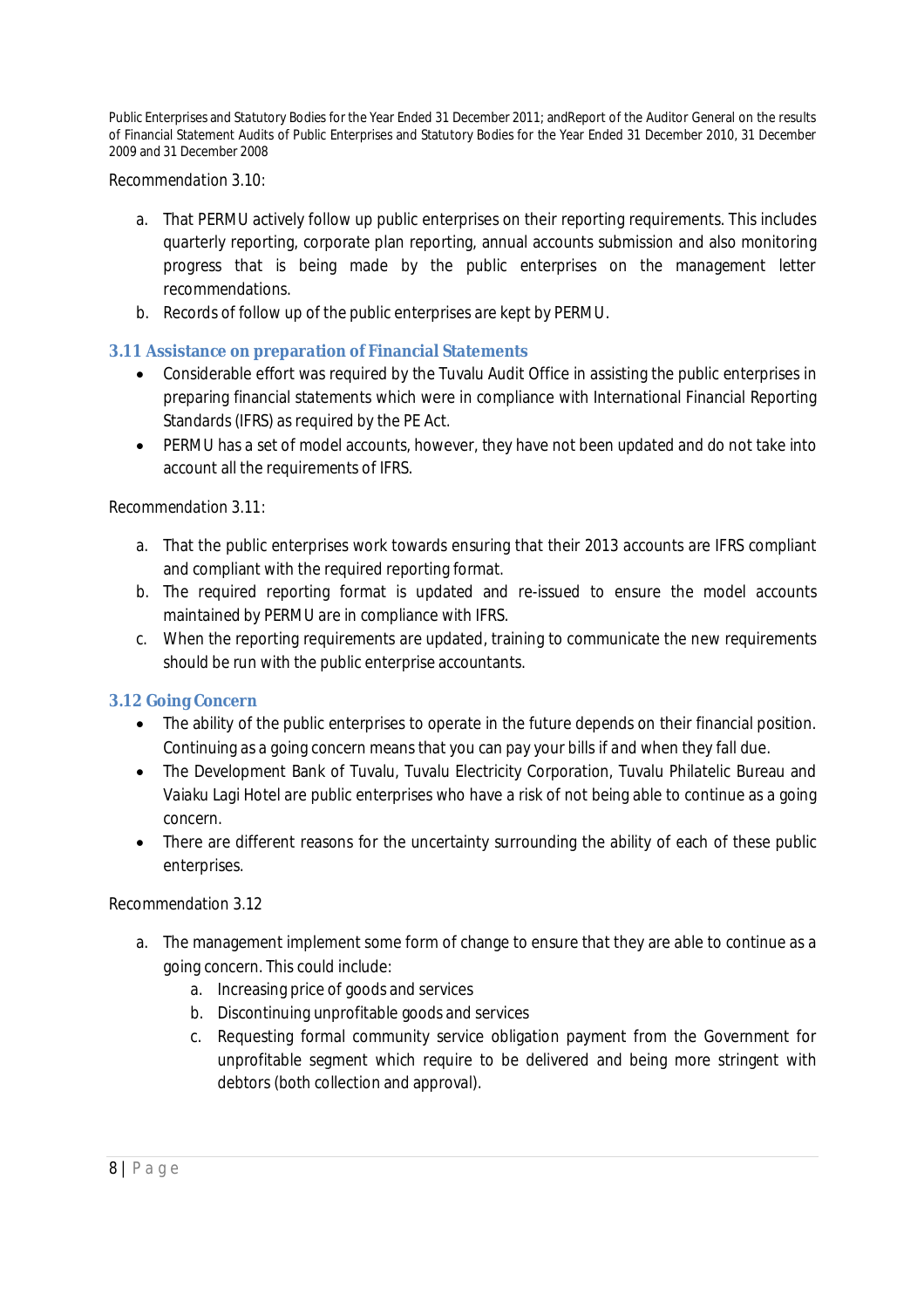### **3.13 Asset and inventory management**

- The Tuvalu Audit Office (TAO) witnessed public enterprises perform their stocktakes of assets and inventories. During the counts it was noted that there were no documented procedures surrounding:
	- o updating assets, inventories and portable and attractive registers;
	- o performance of the independent counts;
	- o investigation of missing stock; and
	- o compilation, approval and actioning of stocktake reports.
- Additionally the TAO had to request most public enterprises to perform their stock count, rather than being invited.

### *Recommendation 3.13:*

- a. The public enterprises perform regular stock counts, using registers updated for purchases and disposals updated during the year. The results should be used to update their respective accounting systems. These counts could also be used to monitor theft and consumption statistics in order to further plan and budget.
- b. At the end of the year, entities should perform a full stocktake using the asset register as a base. A report on stocktake including a listing of the missing assets should be compiled and the report should be approved by the Board of Directors.
- c. Stocktake procedures should be documented, including: regularity of the count, how to conduct a stocktake, independence requirements, how to compile a countsheet, what to do if an asset is located which is not on the register, what to do if an asset on the register is unable to be located, report signoff and recommendations.
- d. Stock counts should be performed regardless of audit attendance.

### **3.14 Annual reporting requirements**

• Tabling of the annual reports in Parliament makes the public enterprises and statutory entities accountable to the public of Tuvalu. It was found that annual reports are not tabled in a timely manner. Without the tabling of the annual reports, the public have no way to assess the performance and financial situation of the entities.

### *Recommendation 3.14:*

- a. That the entities compile and table all annual reports well before the 30 April deadline each year and submit these reports for tabling in Parliament in a timely manner.
- b. The Public Enterprises Reform and Management Unit (PERMU) within the Ministry of Finance takes an active role in monitoring and follow up of the public enterprises who have not submitted annual reports by 30th April the following year as required by *the Public Enterprises (Performance and Accountability) Act* (PE Act).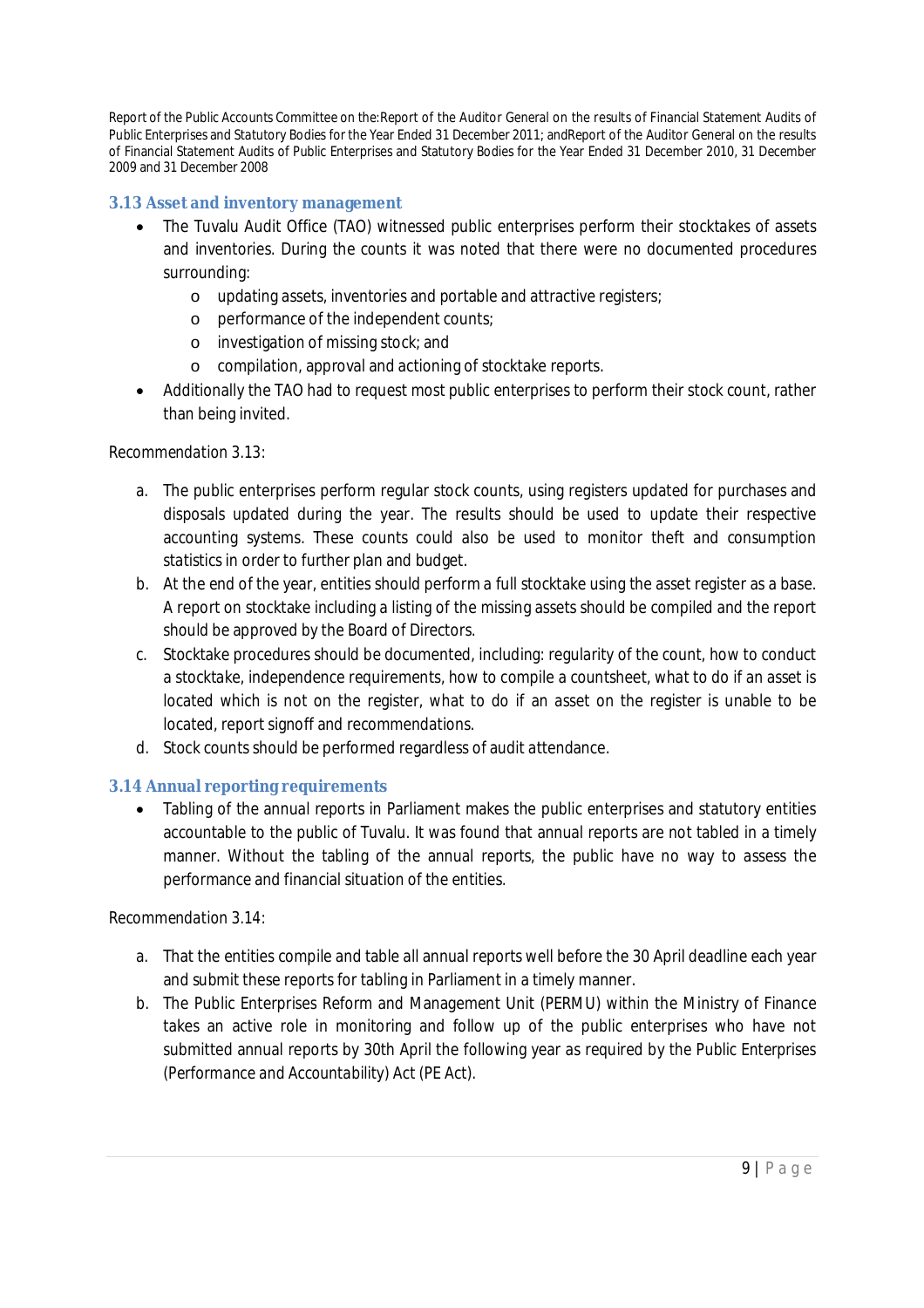### **3.15 Changes to the PE Act surrounding tabling of Annual Reports**

- Annual reports of the public enterprises are tabled and made public up to 12 months after the end of the financial year due to the infrequency of Parliament sitting sessions.
- The annual reports are not being made public in a timely manner.

#### *Recommendation 3.15:*

- a. Change is made to the PE Act requiring that once PEs submits their annual reports (with audited financial statements) to the speaker for tabling, they become public documents, rather than having to wait for a session of Parliament.
- b. The PEs once they have submitted their annual reports to the speaker for tabling in Parliament should make their reports publically available at their place of business.
- c. PERMU should be provided copies of the Annual reports after being completed and make them available to the public from their office.

### **3.16 Discussion of Management Letter Issues**

- Issues noted by audit which have potential to make improvements in the entities are raised in the management letter issued to the entity.
- The Boards of the entities do not take an active interest in the implementation of the management letter issues.

#### *Recommendation 3.16:*

a. That the discussing and progress on resolution of issues contained in the management letter is performed at the Board level on a regular basis and forms part of their standing agenda.

### **3.17 Resolution of management letter issues**

- The management letters which the Tuvalu Audit Office (TAO) send summarise audit findings and make recommendation for change in areas where weakness is identified.
- Recurring management letter findings are raised when the audit finding has not been adequately addressed by the following year's audit.
- Recurrent management letter findings are an indicator that the public enterprises are not implementing our recommendations.
- There has been limited effort made by the public enterprises to implement of the TAO's audit findings.

### *Recommendation 3.17:*

- a. That the public enterprises take active measures to resolve the issues raised in their management letters.
- b. These measures should involve management reporting to the board of directors every meeting on the progress to resolve the findings, making plans to prioritise and resolve findings and requesting assistance/ advice from the Tuvalu Audit Office or PERMU when they are unsure how to proceed.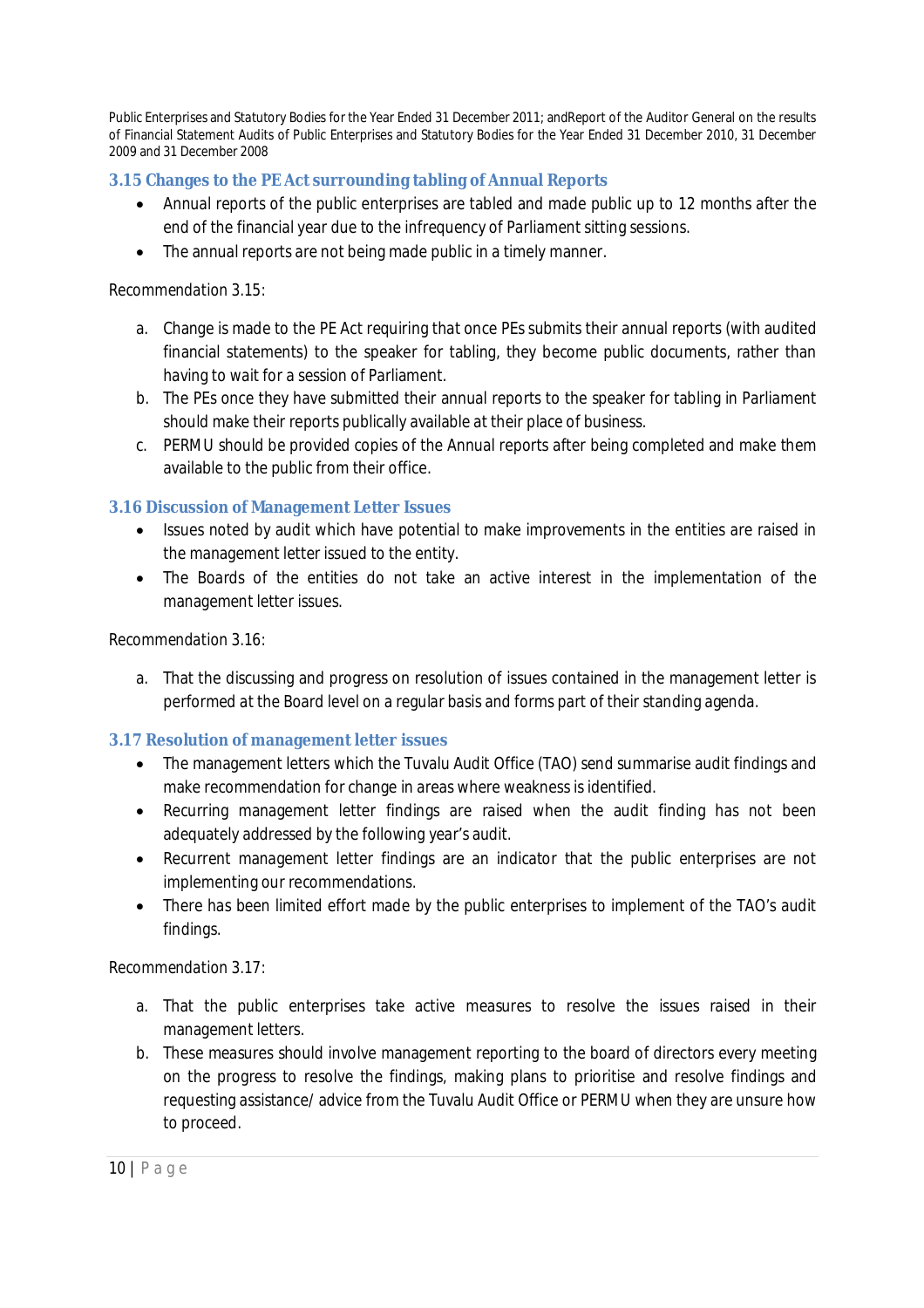### **3.18 Settlement of Government debts and receivables.**

- With many of the public enterprises, there are both payables and receivables from the Government.
- These are not being paid or receipted as the expectation is that future cash flows will offset the amounts. This does not assist in cashflow forecasting or in ensuring independence.
- There is no formal agreement regarding these payables/ receivables.

### *Recommendation 3.18:*

- a. The amounts owing and owed between the Government and entities should be settled as soon as possible.
- b. Any loan arrangement should be formally documented. Interest charges should be levied on the Government by the entities on outstanding payables, and vice versa.

### **3.19 In kind donations**

- In kind donations are non cash assets provided to the public enterprise for no consideration.
- Public enterprises are not accounting for the assets which have been provided free of charge.

### *Recommendation 3.19*:

- a. Public enterprises should ensure that they correctly account for any in kind donations received. The pricing of the goods or services sold by the entities should take into account depreciation charges against any in kind assets donated to the entity to ensure that their business model remains viable if or when donations cease.
- b. Assets provided free of charge should still be maintained and kept in a usable state.

### **3.20 Tuvalu National Provident Fund (TNPF) Members Loan Scheme Regulations**

 It was noted that regulations already approved by the Board of the Tuvalu National Provident Fund (TNPF) to improve the current TNPF loans scheme has not been endorsed by the Minister concerned and thus not able to be implemented.

### *Recommendation 3.20*

a. That the Minister considers and endorses these regulations for improvements of the TNPF's loan scheme as soon as possible so they can be implemented.

### **3.21 Financial Institutions loan management to be strengthened**

- There is weakness with regard to the grading of loan quality. Loan grading refers to assessing the quality of each individual loan (i.e. the likelihood the loan will be repaid on time). As grading is one of the primary functions of the financial institutions it is important that loans are graded correctly, to minimise exposure to unknown credit risks.
- There are continuing problems across the sector in determining whether borrowers are creditworthy. This may lead to the financial institutions unknowingly increasing their credit risk. When coupled with issues surrounding the valuation of loan security, the problem is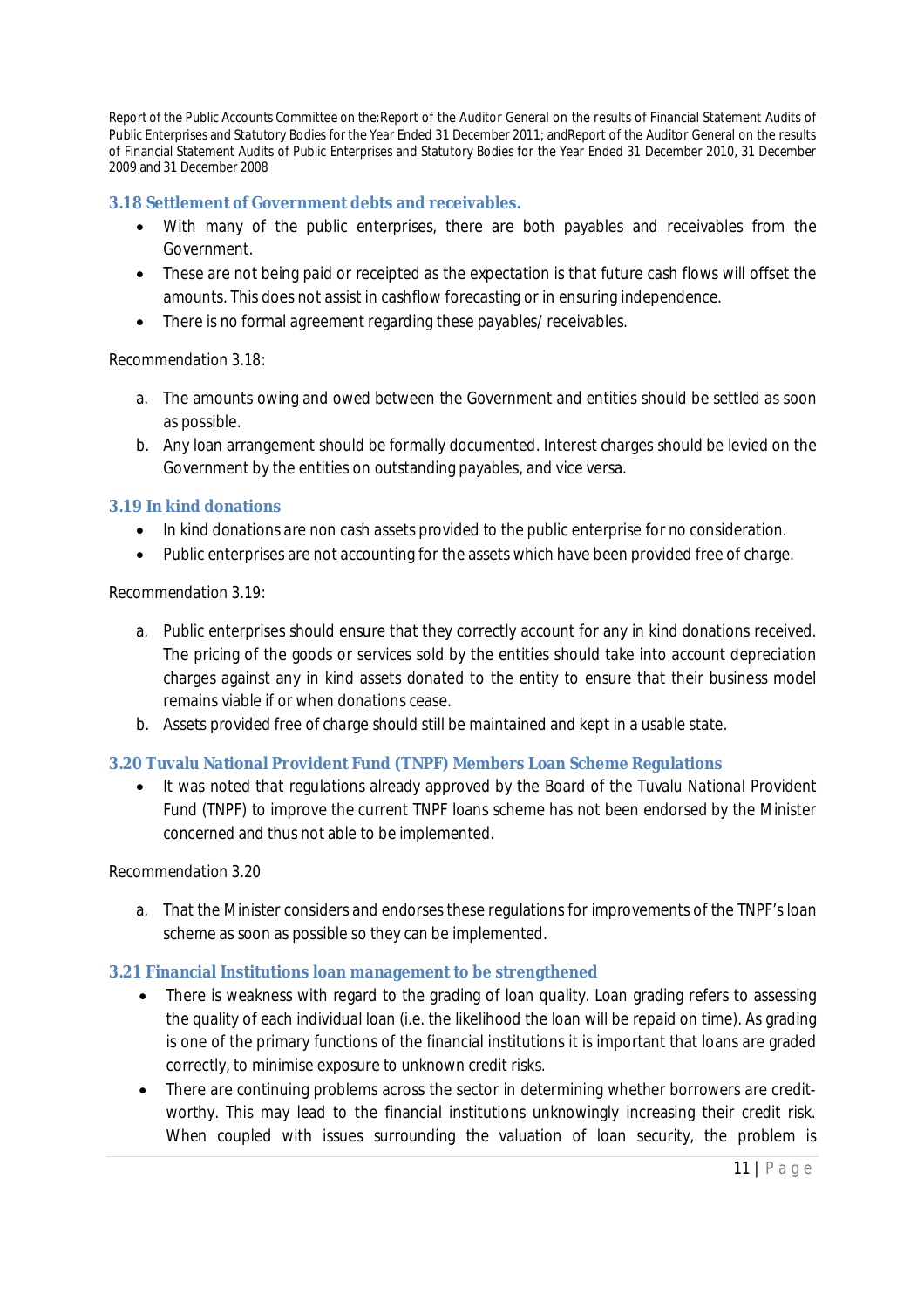compounded. If borrowers are less than credit worthy, and the value of assets offered as security are over-valued, then the institutions are increasing their risk, and exposing themselves to irrecoverable financial losses.

• Increasingly high levels of credit impairment have been noted across the sector in Tuvalu. This decreases liquidity and profitability for the Financial Institutions.

### *Recommendation 3.21:*

- a. The financial institutions should continue to perform their loan grading activities regularly and accurately. This will minimise exposure to unknown credit risks and will assist in assessing creditworthiness of established customers.
- b. The financial institutions should become more stringent and consistent when performing creditworthiness assessments and have an independent valuer assess the value of loan security being offered.
- c. The three lending institutions should impose a stricter loan assessment process, ensure that collateral is provided and make a concerted effort to follow up on loans in arrears.

### **3.22 Lack of Fraud Policies**

 No fraud policies or training or awareness of fraud was noted in any of the entities audited. Without a fraud policy, staff will not know what to do when fraud is discovered and there is an increased risk that fraud will be treated inconsistently.

### *Recommendation 3.22:*

a. That each entity creates a fraud policy, which is explained and is accessible to each employee of the entity. The TAO has provided model fraud policies on request, however, has not noted any implemented.

### **3.23 Lack of documented policies and procedures for financial institutions**

- The financial institutions (Tuvalu National Provident Fund (TNPF), Development Bank of Tuvalu (DBT) and National Bank of Tuvalu (NBT)) did not have detailed policies and procedures documented.
- This increases the risk of tasks being performed inconsistently and without the proper checks and care.

### *Recommendation 3.23:*

a. The financial institutions should document detailed policies and procedures for day to day functions. This will assist in ensuring that a consistently high level of service is delivered.

### **3.24 MYOB usage**

- Public enterprises are using spread sheets to perform some accounting functions instead of their financial management system, Mind Your Own Business (MYOB).
- The use of spread sheets increases the risk of errors and is less efficient and effective compared with using MYOB.